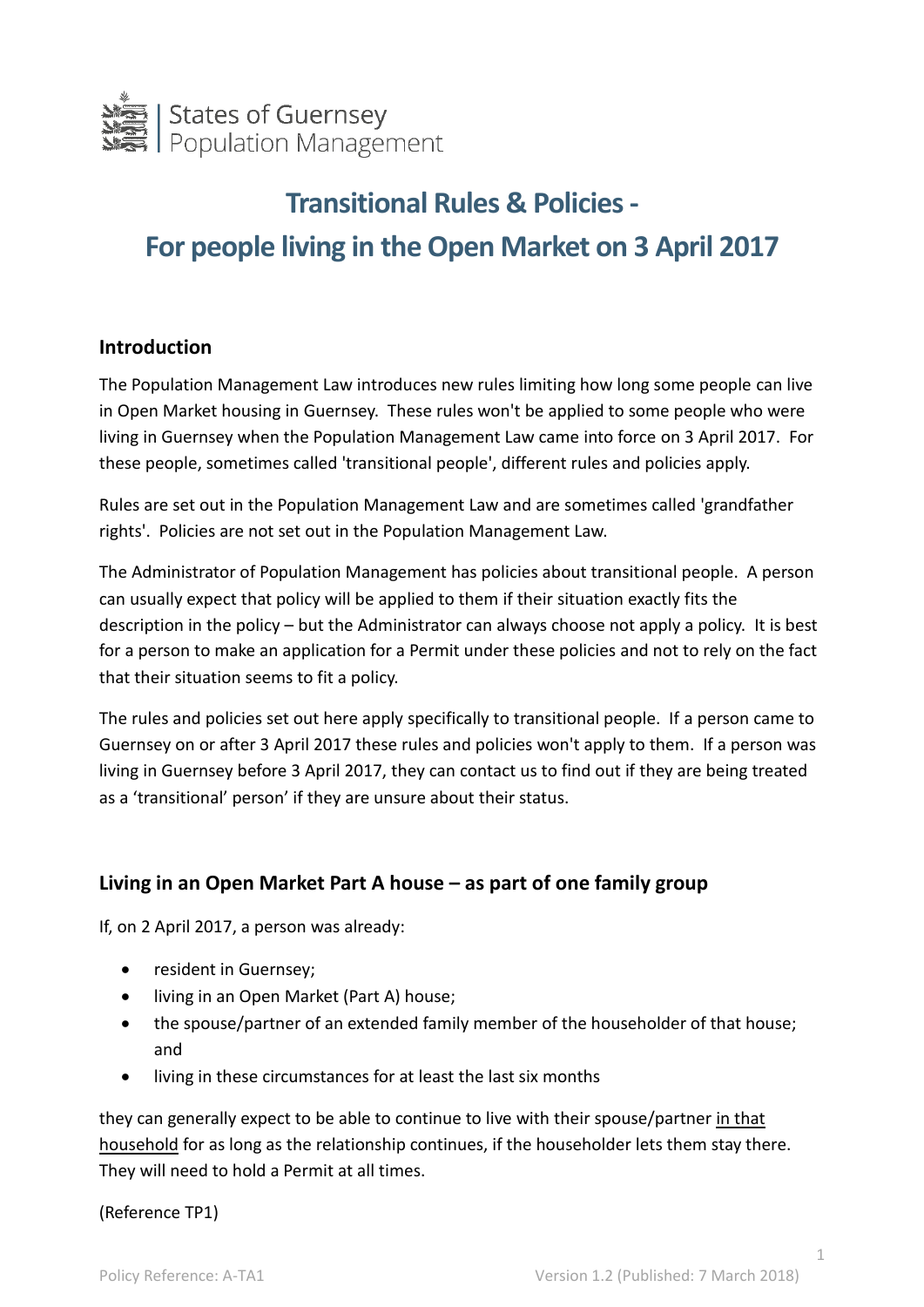Time living in the Open Market does not usually count towards a person becoming an Established Resident or a Permanent Resident. If a person lives in Open Market housing because of this policy they should not expect to be allowed to move into Local Market housing at any time in the future.

## **Living in an Open Market Part A house – as a lodger**

If, on 19 June 2015, a person was already:

- resident in Guernsey; and
- living in an Open Market (Part A) house as a lodger; and

on 2 April 2017, the person was:

- living in an Open Market (Part A) house as a lodger; and
- ordinarily resident for at least the last 5 consecutive years;

they will get grandfather rights and be able to live as a lodger in any Open Market Part A house for as long as they want to. They will need to hold a Permit at all times.

If a person moves out of Open Market Part A housing, they will lose this grandfather right.

#### (Reference GF60)

Time living in the Open Market does not usually count towards a person becoming an Established Resident or a Permanent Resident. If a person lives in Open Market housing because of this grandfather right they should not expect to be allowed to move into Local Market housing at any time in the future.

## **Living & working in an Open Market (Part B) Hotel**

If, on 2 April 2017, a person was already:

- resident in Guernsey: and
- living and working in an Open Market (Part B) hotel; and
- ordinarily resident for at least the last 5 consecutive years;

they will get grandfather rights and be able to live and work in that hotel for as long as the employer wants them to. They will need to hold a Permit at all times.

If a person stops living and working in that Open Market Part B hotel, they will lose this grandfather right.

(Reference GF61)

Time living in the Open Market does not usually count towards a person becoming an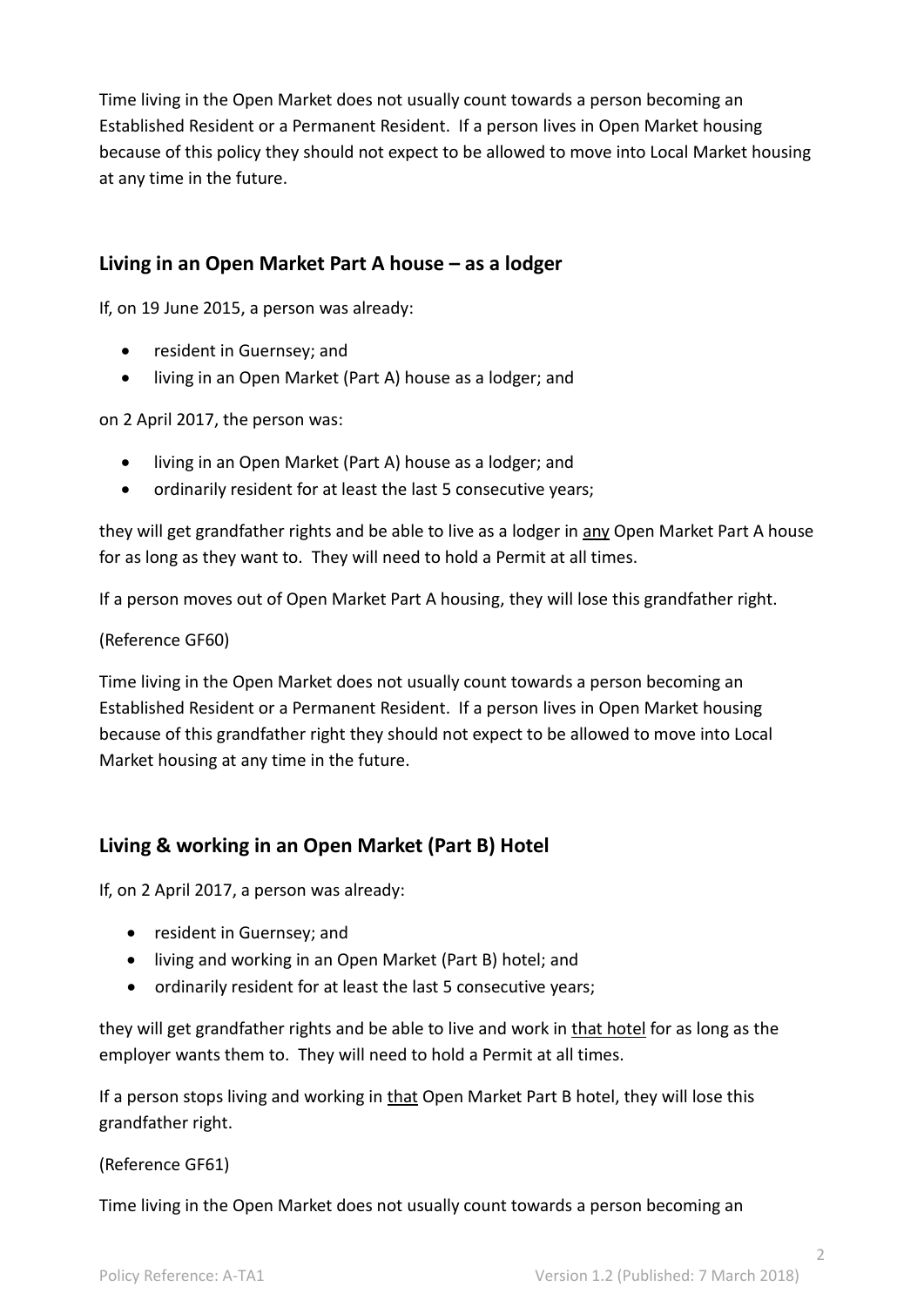Established Resident or a Permanent Resident. If a person lives in Open Market housing because of this grandfather right they should not expect to be allowed to move into Local Market housing at any time in the future.

## **Living with a person who lives & works in an Open Market (Part B) Hotel**

If, on 2 April 2017, a person was already:

- resident in Guernsey; and
- living with a person who was living and working in an Open Market (Part B) hotel; and
- that person's immediate family member;

they can generally expect to be able to continue to live with that person for as long as that person remains living and working in any Open Market Part B property, so long as the employer lets both of them live there. Both people will need to hold a Permit at all times.

### (Reference TP2)

Time living in the Open Market does not usually count towards a person becoming an Established Resident or a Permanent Resident. If a person lives in Open Market housing because of this policy they should not expect to be allowed to move into Local Market housing at any time in the future.

From 3 April 2017 onwards, people living and working in Open Market Part B hotels should not expect to be permitted to accommodate any family members who don't meet the criteria of policy TP2.

(Reference TP12)

## **Living & working in an Open Market (Part C) Nursing or Residential Home**

If, on 2 April 2017, a person was already:

- resident in Guernsey; and
- living and working in an Open Market (Part C) nursing or residential home; and
- ordinarily resident for at least the last 5 consecutive years;

they will get grandfather rights and be able to continue to live and work in that nursing or residential home for as long as the employer wants them to. They will need to hold a Permit at all times.

If a person stops living and working in that Open Market Part C nursing or residential home, they will lose this grandfather right.

3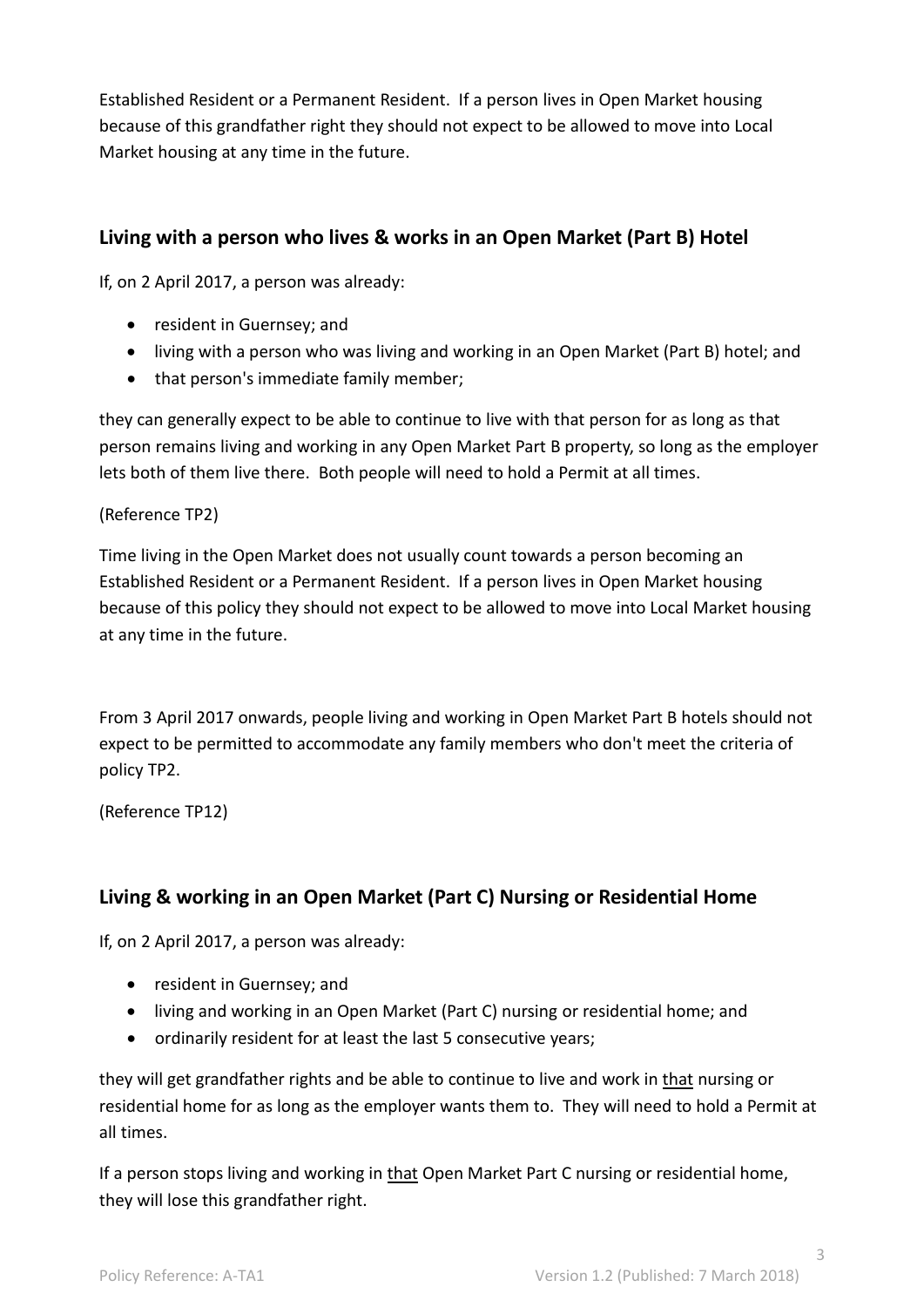#### (Reference GF61a)

Time living in the Open Market does not usually count towards a person becoming an Established Resident or a Permanent Resident. If a person lives in Open Market housing because of this grandfather right they should not expect to be allowed to move into Local Market housing at any time in the future.

## **Living with a person who lives & works in an Open Market (Part C) Nursing or Residential Home**

If, on 2 April 2017, a person was already:

- resident in Guernsey; and
- living with a person who was living and working in an Open Market (Part C) nursing or residential home; and
- that person's immediate family member;

they can generally expect to be able to continue to live with that person for as long as that person remains living and working in any Open Market Part C property so long as the employer lets both of them live there. Both people will need to hold a Permit at all times.

#### (Reference TP3)

Time living in the Open Market does not usually count towards a person becoming an Established Resident or a Permanent Resident. If a person lives in Open Market housing because of this policy they should not expect to be allowed to move into Local Market housing at any time in the future.

From 3 April 2017 onwards, people living and working in Open Market Part C nursing or residential homes should not expect to be permitted to accommodate any family members who don't meet the criteria of policy TP3.

(Reference TP13)

## **Living in an Open Market (Part D) House in Multiple Occupation ("house-share")**

A house in multiple occupation generally means a house lived in by more than one person who is not an immediate or extended family member (or household staff) of the householder.

If, on 2 April 2017 a person was already:

living in an Open Market Part A house with unrelated adults; and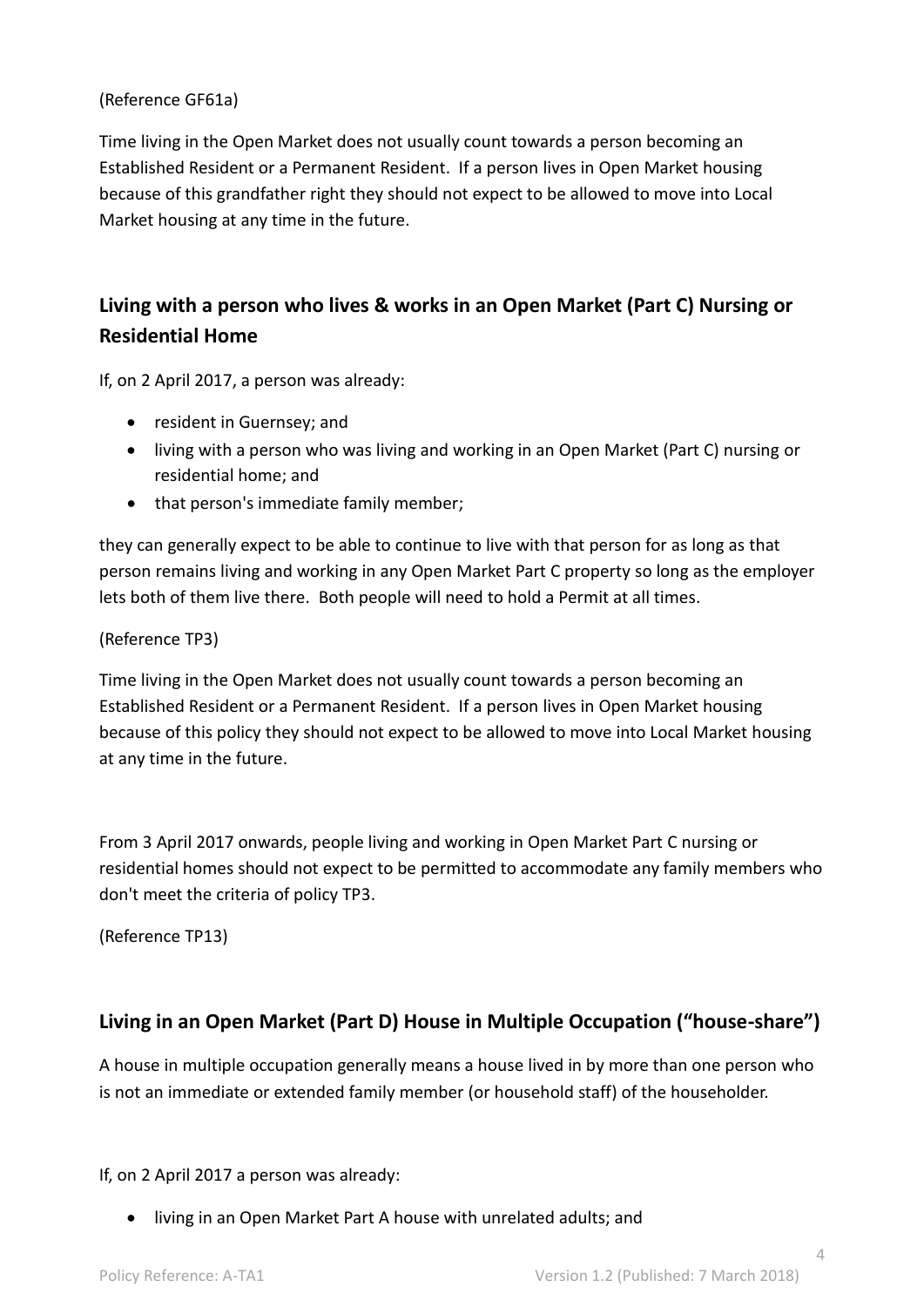ordinarily resident for at least the last 5 consecutive years; and

#### by 2 October 2017:

the house had become an Open Market Part D house in multiple occupation;

they will get grandfather rights and be able to continue to live in any Open Market Part D house in multiple occupation for as long as they want to. They will need to hold a Permit at all times.

If a person stops living in an Open Market Part D house in multiple occupation, they will lose this grandfather right.

#### (Reference GF65)

Time living in the Open Market does not usually count towards a person becoming an Established Resident or a Permanent Resident. If a person lives in Open Market housing because of this grandfather right they should not expect to be allowed to move into Local Market housing at any time in the future.

If, on 2 April 2017 a person was already:

- living in an Open Market Part A house with unrelated adults; and
- ordinarily resident for at least the last 5 consecutive years; and
- that house can't become an Open Market Part D house in multiple occupation; and

if, by 2 October 2017:

• they had moved to an Open Market Part D house in multiple occupation;

they can generally expect to be able to continue to live in any Open Market Part D house in multiple occupation for as long as they want to. They will need to hold a Permit at all times.

#### (Reference TP4)

Time living in the Open Market does not usually count towards a person becoming an Established Resident or a Permanent Resident. If a person lives in Open Market housing because of this policy they should not expect to be allowed to move into Local Market housing at any time in the future.

If, a person is living in Guernsey in shared Open Market Part A housing and:

after 1 January 2017 wishes to move into Open Market Part D housing;

they can generally expect to be granted a temporary Housing Licence to allow them to move into that Part D housing; and

if, on 2 April 2017, that person will have been resident for more than 5 consecutive years, they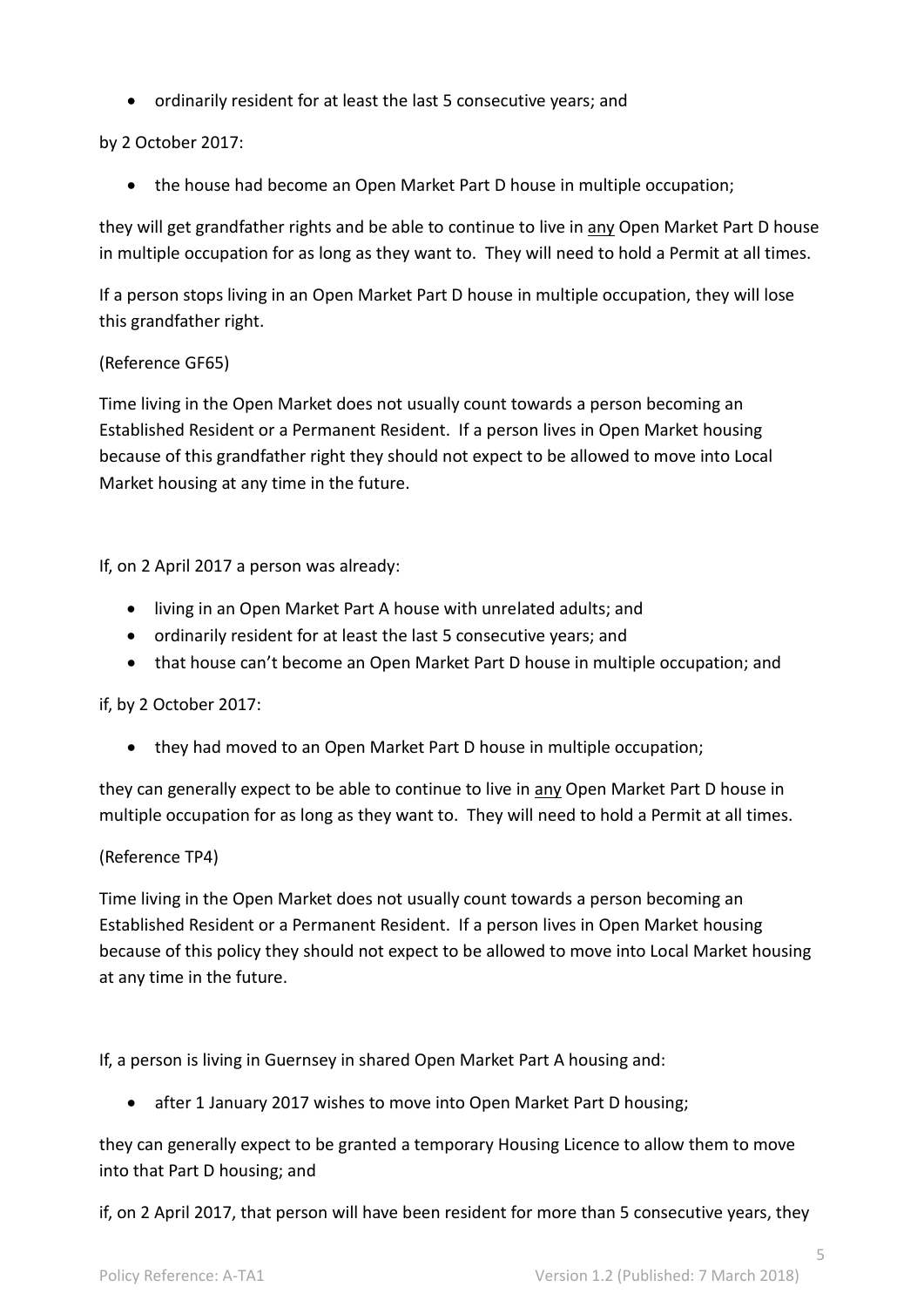can generally expect to be able to continue to live in any Open Market Part D house in multiple occupation for as long as they want to.

## (Reference TP14)

Time living in the Open Market does not usually count towards a person becoming an Established Resident or a Permanent Resident. If a person lives in Open Market housing because of this policy they should not expect to be allowed to move into Local Market housing at any time in the future.

If a person doesn't have the right to live in an Open Market Part D house in multiple occupation for more than 5 years, but is the spouse/partner of a person who does, they can generally expect to be able to continue to live with their spouse/partner for as long as they want to. The couple might be asked to provide information to show that their relationship as a couple is genuine and on-going. Both people will need to hold a Permit at all times.

### (Reference TP5)

Time living in the Open Market does not usually count towards a person becoming an Established Resident or a Permanent Resident. If a person lives in Open Market housing because of this policy they should not expect to be allowed to move into Local Market housing at any time in the future.

## **Living in any Open Market housing where residence is limited to 5 years**

If a person and their spouse/partner lives in any Open Market housing and:

- neither of them has a right to live in Guernsey for more than 5 consecutive years; and
- one person will reach the 5-year time limit before their spouse/partner reaches their 5 year time limit;

the person will not generally be granted a Permit to live in Open Market housing beyond their own 5-year residence limit.

(Reference TP6)

## **Living in any Open Market housing for more than 5 consecutive years**

If a person has been ordinarily resident in Guernsey for at least 5 consecutive years, and is a person who can remain in Open Market housing because the 5-year time limit won't be applied to them because they are a transitional person with grandfather rights who is:

- a lodger in an Open Market Part A house; or
- living and working in an Open Market (Part B)hotel; or